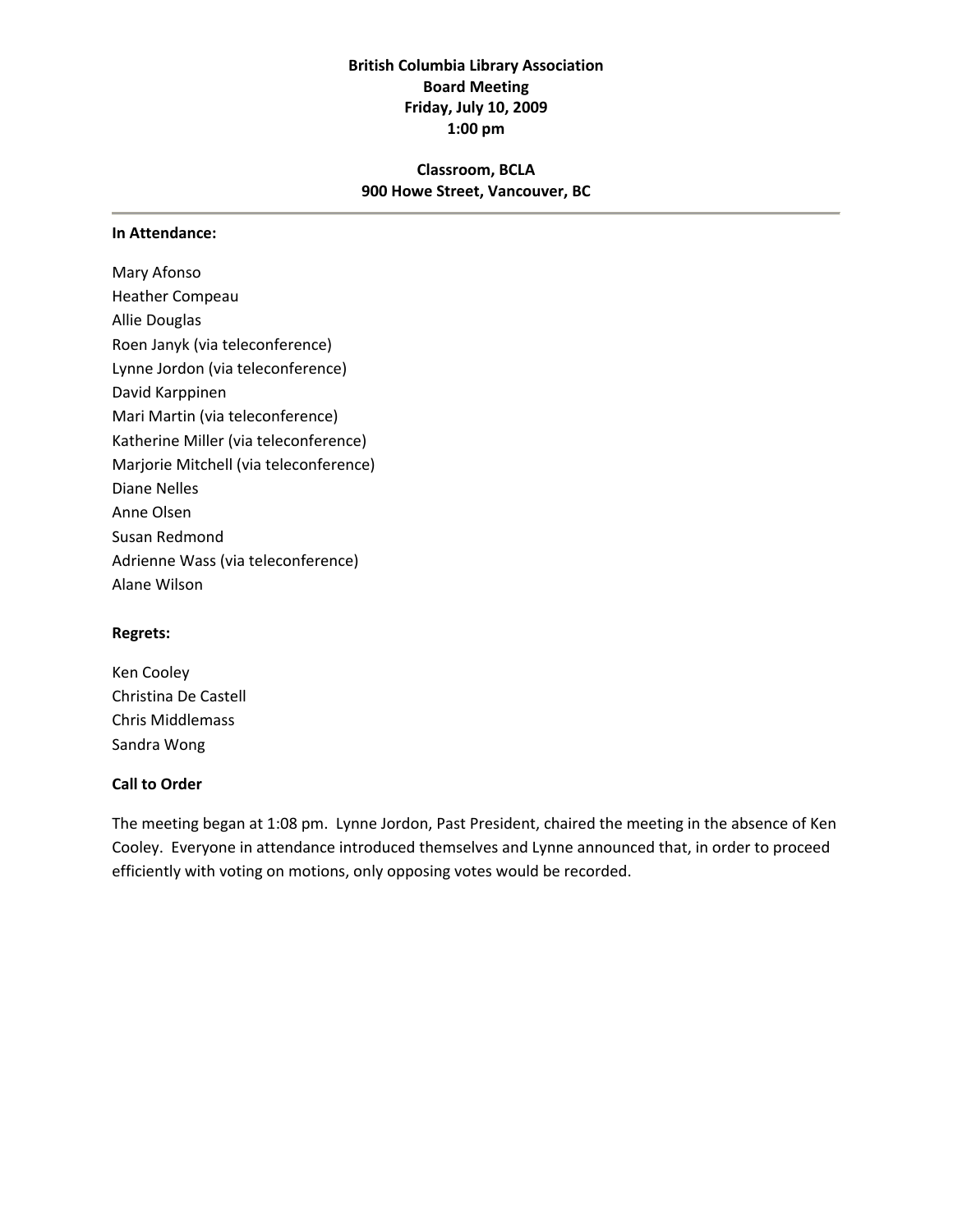#### **Adoption of Agendas**

In the absence of Ken Cooley, no President's Report was received. The following items were contained in the consent agenda:

- a. Minutes of April 3, 2009
- b. Executive Director's Report
- c. Editor's Report
- d. Partnership Job Board Report
- e. Correspondence

## *Moved by Heather Compeau, Seconded by Marjorie Mitchell:*

THAT the consent agenda be approved and adopted as presented and amended.

#### **CARRIED**

In the absence of Christina De Castell and Chris Middlemass, the Treasurer's Report would be delivered by Alane Wilson.

## *Moved by Heather Compeau, Seconded by Anne Olsen:*

THAT the regular agenda be approved as presented and amended.

#### **CARRIED**

## **Regular Agenda**

## *Treasurer's Report*

Alane Wilson reviewed the conference financial statements, the budget implications, the overall BCLA budget and the impact of the economic downturn on BCLA. Final figures, including the second quarter financial information, will be available at the September Board meeting.

Conference registrations, at 600, were almost a record. The profit was lower than the previous year because of higher expenditures. It was noted, for example, that food costs have increased as much as 25% in the last two years. The annual profit of \$55,000 recorded in 2006 may decline to \$9,000‐\$15,000 in 2009.

After release of the second quarter financials, the Association's budget may have to be recast. Primary causes would include the lower than conference revenue and the unpaid grant of \$40,000 from the Public Library Services Branch. Finally, low interest rates paid on deposits has decreased the amount of interest income available from BCLA investments. Last year's income was \$25,000 and that is expected to be 50% lower in 2009.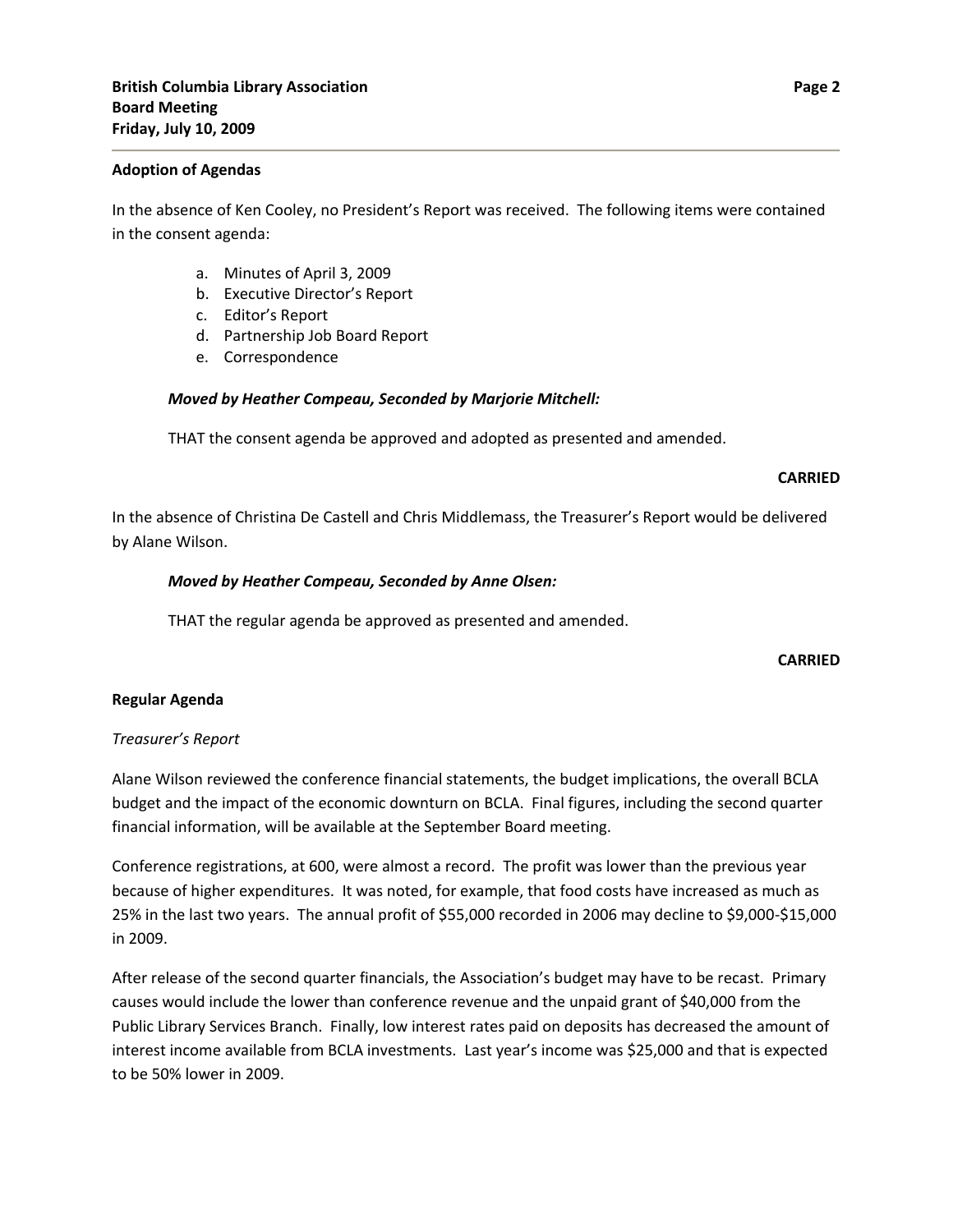Alane also noted that the balance of the BCLA contingency fund is \$180,000.

# *Conference Planning*

Registration fees for the annual conference have not been increased in eight years, so an increase in may be warranted, particularly in light of decreased conference profit discussed above. Responsibility for the decision to increase conference fees rests with Heather Compeau, Christina De Castell, Chris Middlemass and Alane Wilson. There was discussion about the need to increase conference fees in small amounts on a regular basis as well as to focus conference sessions with a view toward maximizing revenue. It was noted that the PLA conference will be in Portland in 2010, which may impact registrations at the BCLA annual conference in Penticton.

Heather Compeau reported that the conference planning committee, consisting of seven members, was in place. Conference planning will take place in stages and the first meeting of the committee will take place in August.

Chris Middlemass, the conference planning committee chair in 2008, has compiled a conference planning timeline, which has been subsequently expanded by Alane. Mari Martin will work on a conference planning manual, which will be reviewed on an annual basis.

## *Retreat Action Items*

This item relates to action items arising out of the BCLA Board Retreat held in late April at Sun Peaks Resort as well as areas of focus identified for the next 6‐12 months. Items of importance include:

- 1. New BCLA engagement, communicating a brand, marketing.
- 2. Ongoing communication
- 3. Defining advocacy (as discussed by Ken Cooley in the recent edition of the BCLA Browser).
- 4. Web presence
- 5. Relationship building
- 6. Research
- 7. Education
- 8. Using existing resources more efficiently

Updates on action items are as follows:

Christina De Castell, Adrienne Wass, Heather Compeau and Alane Wilson are discussing Board portfolio relationships and communication lines in sections, committees and interest groups. Deadline: September.

Marjorie Mitchell and Alane Wilson will begin developing a strategic planning process, which will be carried forward into 2010. Marjorie noted that the process will be a rolling one, dealing with discrete items over a longer period of time. There will be a focus on specific areas, including revenue generation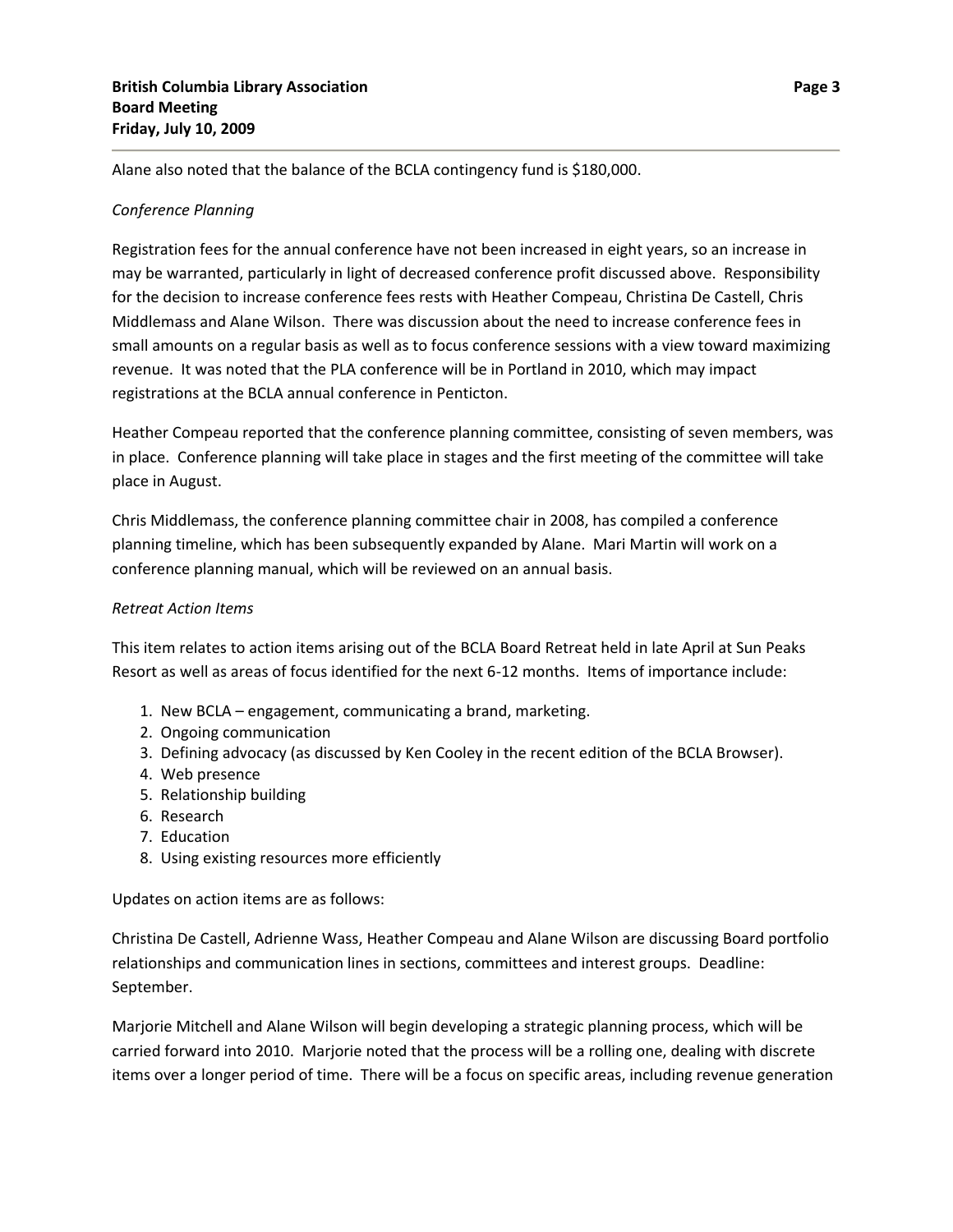and perhaps one or two more items. The work will be done in house utilizing existing Board member expertise.

Diane Nelles, Sandra Wong, Adrienne Wass and Christina De Castell are discussing the BCLA web presence as well as long‐term records management. Deadline: February 2010.

Ken Cooley, Lynne Jordon and Deb Thomas will report on advocacy at the November Board meeting.

#### **New Business**

## *2011 Centennial Committee*

The BCLA conference in 2011 will be held in Victoria and will coincide with the 100<sup>th</sup> anniversary of the Association. The special anniversary has led to early planning for the conference. Jacqueline Van Dyk, Director, Public Library Services Branch, is interested in the history of BCLA and is working with Dave Obee of the Victoria Times‐Colonist to produce a coffee table book on the history of BC's libraries to be published in advance of the conference. Sylvia Crooks, Professor Emeritus at UBC, has agreed to assist with the project. Alane will share the book proposal with the Board when more information is available. A centennial website will also be created with stories and oral histories contained in the book.

Reference was made to the 1986 history of libraries in BC, *British Columbia Libraries: Historical* Profiles, BC library buildings, which will be digitized as part of the project.

Sybil Harrison, Chief Librarian, Camosun College, will be the local arrangements coordinator in Victoria. Committee membership will be expanded in 2010.

## *2013 Conference Location*

The Prince George Public Library has invited BCLA to hold its annual conference in that city in 2013. Mari Martin spoke on behalf of the proposal, citing the transportation, accommodation and venue options available.

## *Moved by Mari Martin, Seconded by Susan Redmond:*

 THAT the 2012 BCLA conference be held in the Metro Vancouver area (location to be determined), and

THAT the 2013 BCLA conference be held in Prince George, and

 THAT Alane Wilson proceed immediately with carrying out advanced planning arrangements for the 2013 conference.

**CARRIED**